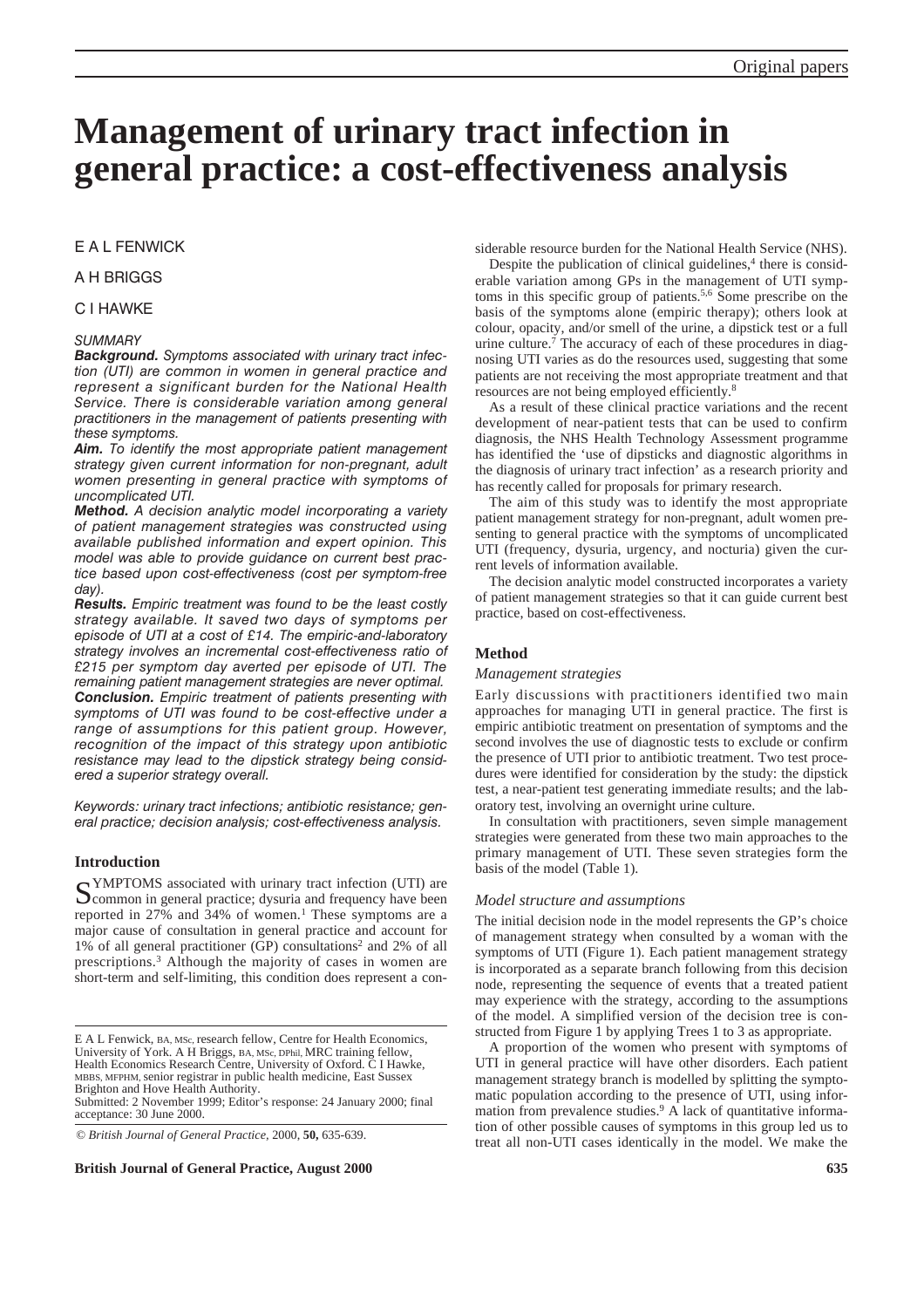| Strategy name                                       | Strategy description                                                                                                                                                                                                                                                                                                                                                                                                                                                                                                                                                                                                                                                                           |  |  |
|-----------------------------------------------------|------------------------------------------------------------------------------------------------------------------------------------------------------------------------------------------------------------------------------------------------------------------------------------------------------------------------------------------------------------------------------------------------------------------------------------------------------------------------------------------------------------------------------------------------------------------------------------------------------------------------------------------------------------------------------------------------|--|--|
| No treatment                                        | GPs provide general advice on relieving symptoms and inform patients that symptoms will resolve within seven<br>days.                                                                                                                                                                                                                                                                                                                                                                                                                                                                                                                                                                          |  |  |
| <b>Empiric treatment</b>                            | All individuals presenting with symptoms of UTI receive a three-day course of general antibiotics.                                                                                                                                                                                                                                                                                                                                                                                                                                                                                                                                                                                             |  |  |
| <b>Empiric treatment</b><br>plus laboratory test    | The laboratory test is used to supplement empiric treatment. While all patients provide a urine sample<br>for testing during the initial consultation, the results only affect the management of those patients with persis-<br>tent symptoms. For these patients antibiotic sensitivity will be available at the second visit to the GP for those<br>who tested positive, which will enable the GP to prescribe a course of specific antibiotics. This gives the<br>patients with UTI who test positive a second chance for antibiotics to clear the infection. Antibiotics will not be<br>altered on the basis of the sensitivity results until the second consultation.                     |  |  |
| Dipstick and treatment                              | The dipstick test is employed within the initial consultation to provide an indication of presence of<br>disease and to restrict the use of antibiotics to those considered most likely to have UTI, as denoted by the<br>result of the dipstick test.                                                                                                                                                                                                                                                                                                                                                                                                                                         |  |  |
| Dipstick and treatment<br>plus laboratory test      | The laboratory test is used to supplement the dipstick test. While all patients with a positive dipstick<br>result provide a urine sample for further testing during the initial consultation, the results only affect those<br>patients with persistent symptoms. For these patients antibiotic sensitivity will be available at the second visit to<br>the GP for those who tested positive, which will enable the GP to prescribe a course of specific antibiotics. This<br>gives the patients with UTI who test positive a second chance for antibiotics to clear the infection. Antibiotics<br>will not be altered on the basis of the sensitivity results until the second consultation. |  |  |
| Laboratory test and wait<br>for preliminary results | All patients provide a urine sample at the initial consultation and treatment is determined by the<br>positive/negative result of this test. Hence treatment is delayed until this result is available.                                                                                                                                                                                                                                                                                                                                                                                                                                                                                        |  |  |
| Laboratory test and wait<br>for sensitivities       | All patients provide a urine sample at the initial consultation and treatment is determined by the<br>sensitivity result of this test. Hence treatment is delayed until the results of the sensitivity analysis are available.<br>As a result, specific antibiotics are given to every confirmed case of UTI as a first treatment, leaving no sec-<br>ondary course of treatment for those with persistent symptoms.                                                                                                                                                                                                                                                                           |  |  |

#### **Table 1.** Strategies employed within the model of UTI management.

assumption that those with non-UTI will not benefit from any of the strategies considered, and the only possible health outcome for these patients is that symptoms will persist, as illustrated in Figure 1. However, as these patients are not immediately identifiable, resources are still used in the management of their symptoms and these are included within the analysis of each strategy.

Uncomplicated UTI tends to be a self-limiting condition. Fifty per cent of cases resolve naturally after three days; $9$  the remainder resolving after an average of a week (base case). Where no treatment is given to patients with UTI, either as a deliberate strategy or as the result of an incorrect test result, symptoms are assumed to either disappear after three days or to persist for seven days (Tree 1). The period of symptoms can be reduced through the use of antibiotics, which may resolve symptoms after two days from the start of the course.<sup>9</sup> We assume that the use of antibiotics has no impact upon the probability of natural resolution. Therefore, where antibiotics are given symptoms may resolve, either naturally or as a result of the antibiotics, or may persist (Tree 2).

When used, test results dictate the subsequent management of the patient. Antibiotics (and possibly a confirmatory laboratory culture) follow a positive result and no further treatment follows a negative one. When laboratory tests are undertaken an initial positive or negative result can confirm the presence or absence of UTI and further analysis of positive results provides details of bacterial sensitivities that can direct prescribing. Where available, this information is employed to manage patients whose symptoms persist (Tree 3).

Patients given antibiotics are assumed to comply fully with the course of treatment. Ten per cent are expected to experience side-effects because of the antibiotics,<sup>10</sup> which prolong the period of symptoms by an extra two days.11 We assume that there is no worsening of symptoms or progression to pyelonephritis owing

to withholding or delaying antibiotic treatment within this patient population.

This model deals with the primary management of uncomplicated UTI in women. As such, subsequent investigations in those whose symptoms persist following the completion of the management strategy are considered to be outside the scope of the model. Therefore, while patients are assumed to return to the GP where symptoms persist, and the resources associated with these visits are included within the model, any further investigations are excluded from the model.

### *Analysis*

*Costs.* As the environmental setting is identical for each option, the model ignores fixed costs and concentrates upon the differences in variable costs between strategies that depend upon the resources used. At each stage, the model records test usage, drugs prescribed, and the number of attendances at the GP's surgery for both the UTI and non-UTI branches of the model. Each possible pathway in the model is then costed by applying unit costs (Table 2) to the expected resource volumes associated with the pathway.

The analysis takes a NHS perspective, concentrating upon the costs that fall directly upon the NHS and excluding any costs that fall upon private individuals or other public services. As such, the costs of over-the-counter treatments for side-effects are excluded from the analysis as we assume that these are purchased privately by patients.

*Health outcomes.* The number of symptom days suffered by patients is calculated for each possible pathway in the model with reference to the average times taken for symptoms to resolve, the average length of time for laboratory results to be available, and the additional days of symptoms caused by side-effects to antibi-

## **636 British Journal of General Practice, August 2000**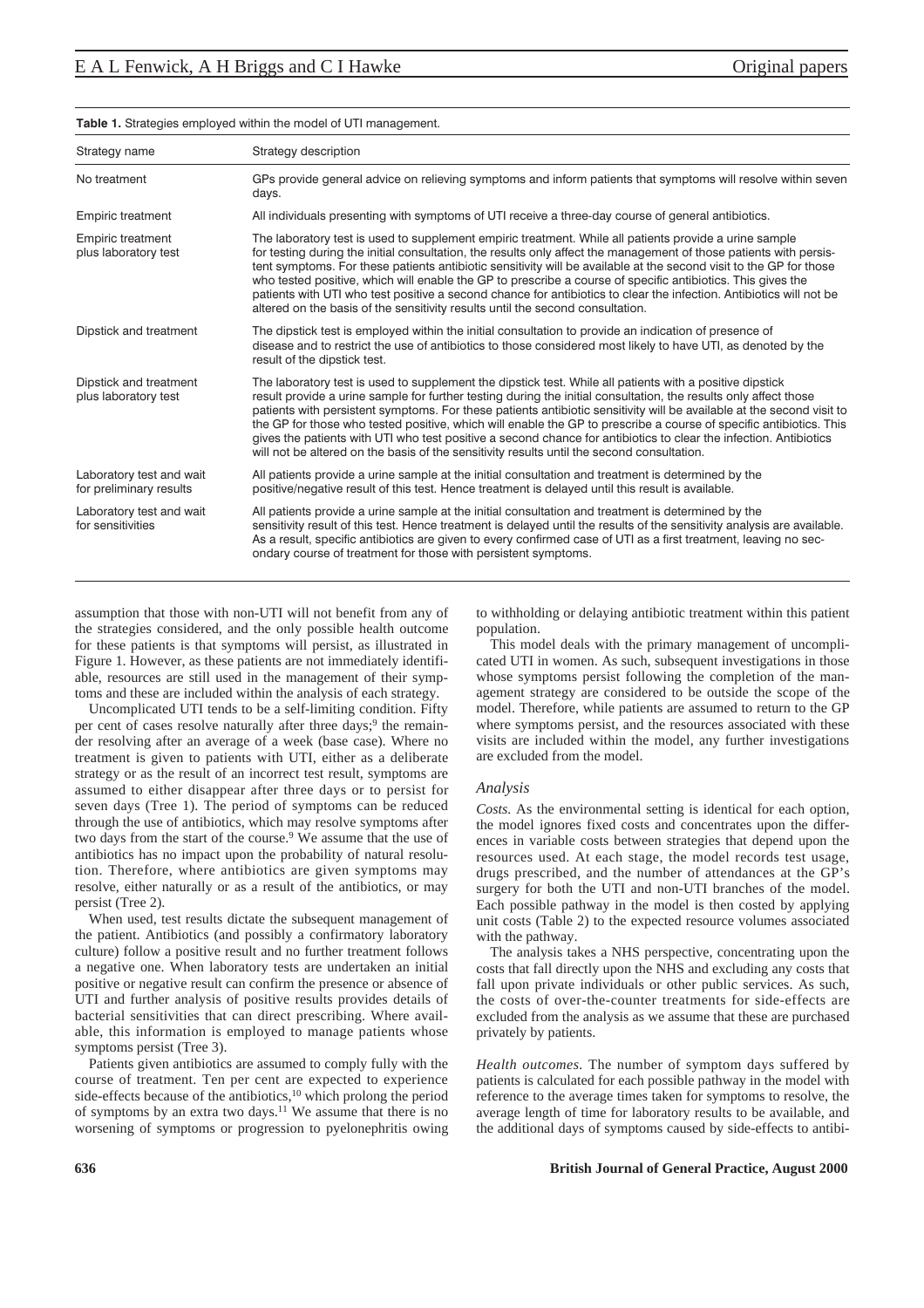

**Figure 1.** The patient management decision.

otics (Table 2). The health benefit is calculated as the difference between the number of symptom days experienced for nonresponsive UTI (seven days within the base case) and the number of symptom days associated with the particular pathway — the number of symptom days that are averted.

*Cost-effectiveness.* The cost and health outcomes associated with each possible pathway through the tree are used in conjunction with the pathway probabilities for this patient group (Table 2) to determine the expected costs and expected health outcomes associated with each patient management strategy per episode of UTI. The cost-effectiveness of each strategy is then determined by identifying the additional costs incurred for the additional health outcomes secured owing to that patient management strategy, compared with the next less effective strategy.<sup>12,13</sup> It is the ratio of these additional costs and health outcomes that forms the incremental cost-effectiveness ratio (ICER) for each successively more effective strategy.14 These ratios can then be examined to determine whether a strategy is considered good value for money, with reference to the ICERs of other programmes funded by the health service or to an externally determined cut-off value.14

## *Sensitivity analysis*

All of the model parameters are subject to uncertainty. The robustness of the model results is therefore investigated through one-way sensitivity analysis, where the value of each parameter is varied over a plausible range of values (Table 2). This analysis illustrates how the results of the model respond to changes in the parameters individually. Strategies that are never optimal can be identified and the impact of uncertainty upon cost-effectiveness can be measured for other strategies.

## **British Journal of General Practice, August 2000 637**

## **Results**

## *Base case scenario*

Empiric treatment is the least costly strategy, providing 2.15 symptom-free days per episode of UTI at a cost of £13.90. The next least costly strategy involves empiric treatment and laboratory culture, which provides 2.19 symptom-free days per episode of UTI (a reduction of 0.04 symptom days) at a cost of £22.50 (an increase of £8.60). Thus, the empiric treatment and laboratory culture strategy involves an additional cost of £215 per additional symptom day averted (ICER). The remaining patient management strategies all generate fewer symptom-free days at a higher cost than empiric treatment, and are therefore not considered.

#### *Sensitivity analysis*

Sensitivity analysis reveals that empiric treatment remains the least costly strategy when the parameters are individually varied over the ranges specified (Table 2). The no-treatment strategy and the strategies employing laboratory tests as the initial element of patient management were constantly more costly and less effective than the empiric strategy, and are therefore not considered. The results show that, while the simple dipstick strategy and that complemented by the laboratory culture are often more costly and less effective than the empiric strategy, the costeffectiveness is affected by the sensitivity of the dipstick and both the duration and probability of side-effects owing to antibiotics. When the values for these parameters are high both the dipstick and dipstick-plus-laboratory strategies become potentially cost-effective. In these cases, the ICER associated with the dipstick strategy varies between £2 and £45 per incremental symptom day averted, while the ICER for the dipstick-plus-laboratory strategy varies between £117 and £163 per incremental symptom day averted. The ICER associated with the empiricplus-laboratory strategy varies between £39 and £492 per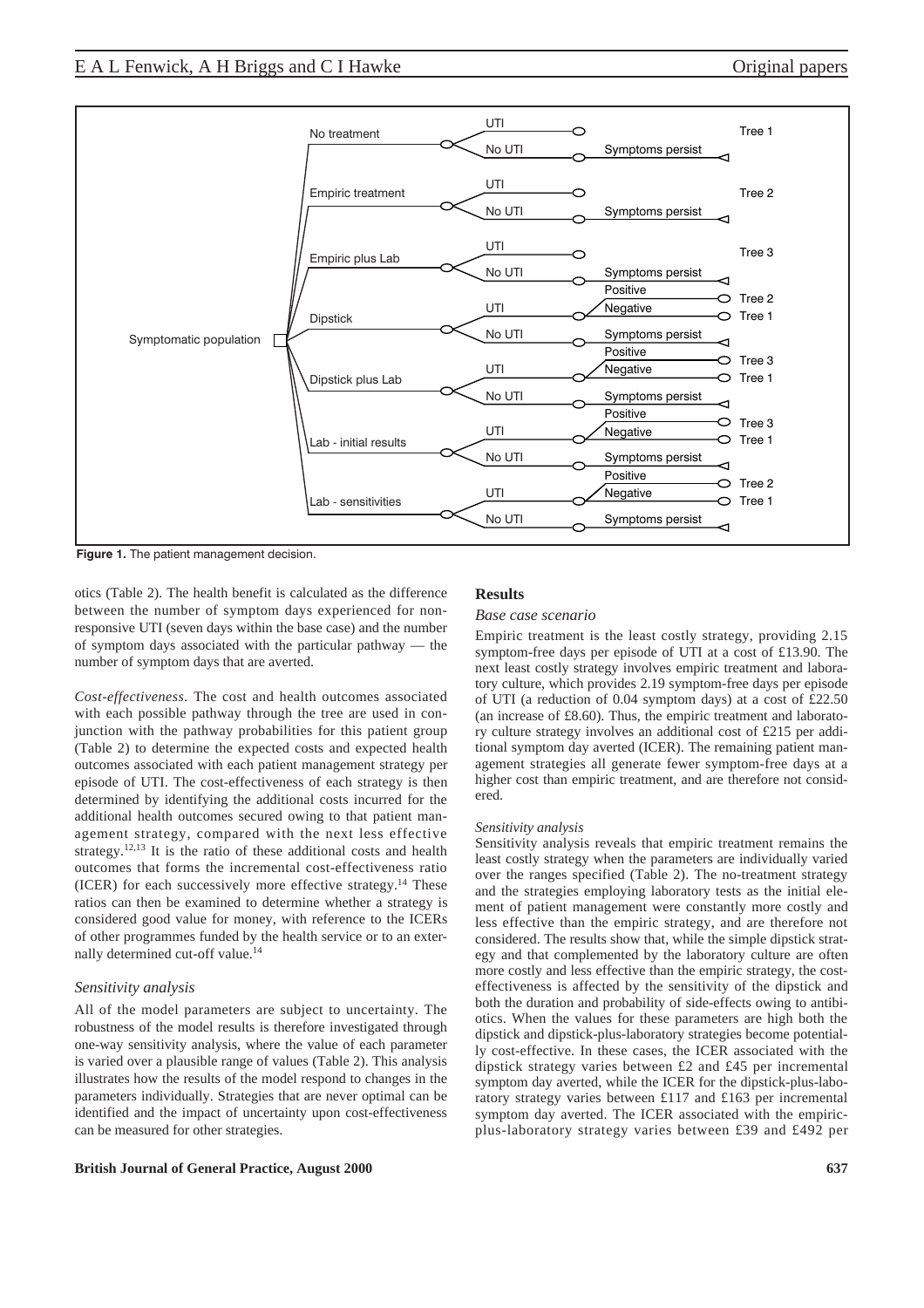#### **Table 2.** Parameters of the model.

| Parameter                                                      | Base value and source       | Range        |  |
|----------------------------------------------------------------|-----------------------------|--------------|--|
| Pathway probabilities                                          |                             |              |  |
| Prevalence of symptoms in target group                         | $5%^{9}$                    | 5%-20%       |  |
| Probability of UTI given symptoms                              | $50\%$ <sup>6</sup>         | 43%-90%      |  |
| Sensitivity of dipstick                                        | $89%$ <sup>a</sup>          | 88%-99.5%    |  |
| Specificity of dipstick                                        | $68%$ <sup>a</sup>          | 53.3%-82.5%  |  |
| Sensitivity of laboratory culture                              | $100%$ <sup>a</sup>         | 90%-100%     |  |
| Specificity of laboratory culture                              | 100% <sup>24</sup>          | 90%-100%     |  |
| Probability symptoms resolve naturally given UTI               | $50\%$ <sup>9</sup>         | 20%-65%      |  |
| Probability antibiotics resolve symptoms given UTI             | $90\%$ <sup>9</sup>         | 81%-95%      |  |
| Probability specific antibiotics resolve symptoms given UTI    | 90%6                        | 81%-95%      |  |
| Probability of side-effects owing to antibiotic treatment      | 10%10                       | 5%-30%       |  |
| Resource cost                                                  |                             |              |  |
| <b>Dipstick</b>                                                | £0.20 $6$                   | £0.05-£0.50  |  |
| Antibiotics: three-day course, general (Trimethoprim 200mg bd) | £0.21 <sup>25</sup>         | £0.05-£0.50  |  |
| Specific antibiotics: three-day course <sup>b</sup>            | £2.82 <sup>25</sup>         | £1.00-£4.50  |  |
| Laboratory culture and sensitivity                             | £5.42 $a$                   | £2.50-£8.50  |  |
| Laboratory culture                                             | £2.60 <sup>a</sup>          | £1.00-£4.00  |  |
| Attendance at GP's surgery                                     | £9.00 <sup>26</sup>         | £4.00-£13.00 |  |
| Procedure/event times                                          |                             |              |  |
| Symptom days for non-responsive UTI                            | 7 days <sup>a</sup>         | $5-15$ days  |  |
| Period before antibiotics resolve symptoms                     | 2 days <sup>9</sup>         | $1-3$ days   |  |
| Period before infection resolves naturally                     | $3 \text{ days}^9$          | $1-4$ days   |  |
| Period before basic laboratory results known                   | $2 \text{ days}^{\text{a}}$ | $1-3$ days   |  |
| Period before laboratory sensitivity results known             | 3 days <sup>a</sup>         | $1-4$ days   |  |
| Duration of side-effects                                       | 2 days <sup>11</sup>        | $2-4$ days   |  |
|                                                                |                             |              |  |

aExpert opinion; <sup>b</sup>the unit cost of specific antibiotics is a simple average of the costs of the following individual drugs that could be prescribed: Amoxycillin 250 mg three times daily (£0.33); Cephalexin 500 mg four times daily (£2.54); Co-amoxiclav 375 mg three times daily (£4.20); Cephradine 500 mg four times daily (£4.20).



**Figure 2.** 

incremental symptom day averted, and when the average length of a UTI is reduced this strategy becomes less effective than the empiric strategy and is not considered.

#### **Discussion**

This model was developed to investigate some of the strategies currently used to manage non-pregnant women presenting in general practice with symptoms of uncomplicated UTI. Pregnant women, men, children, and women presenting with symptoms suggesting upper urinary tract infection (fever, chills, nausea, and loin pain) were excluded from the study owing to their increased risk of underlying structural abnormalities and other complications.

The model identifies that three strategies are inferior to the others: no treatment; laboratory and wait for preliminary results; and laboratory and wait for sensitivity results. The no-treatment strategy is inferior because without antibiotics symptoms persist in a high proportion of patients (75%) who revisit the GP, incurring a high cost (relative to antibiotics). The laboratory strategies are inferior owing to both the additional symptom days suffered during the wait before results are known and any treatment commences and the additional cost of the test.

In addition, the results of the model suggest that empiric treatment is cost-effective and robust to uncertainty within the model parameters. Even when other patient management strategies are viable the extent of the associated ICERs suggests that empiric treatment will be the preferred strategy. If, as suggested in a recent model of UTI,<sup>15</sup> a symptom day is associated with a disutility of 0.2894 then the empiric-plus-laboratory strategy would equate to an incremental cost of over £270 000 per quality adjusted life year (QALY) per episode of UTI. This level is far in excess of what is generally considered cost-effective.

Lack of published information and the preliminary nature of the study mean that the management strategies used within the analysis were deliberately kept simple. The model can be refined and the strategies developed as additional information becomes available. The lack of published information for some of the parameters has not proved to be a limitation for the study, as sensitivity analysis has shown the results to be robust to variation within the parameters. The model focuses upon the benefits of the various patient management strategies for those who have UTI by assuming no benefit for those whose symptoms are caused by something other than UTI. In fact antibiotics may impact upon non-UTI, with some disorders improved by antibiotics (chlamydial infection and acute urethral syndrome<sup>16</sup>) while others are

## **638 British Journal of General Practice, August 2000**